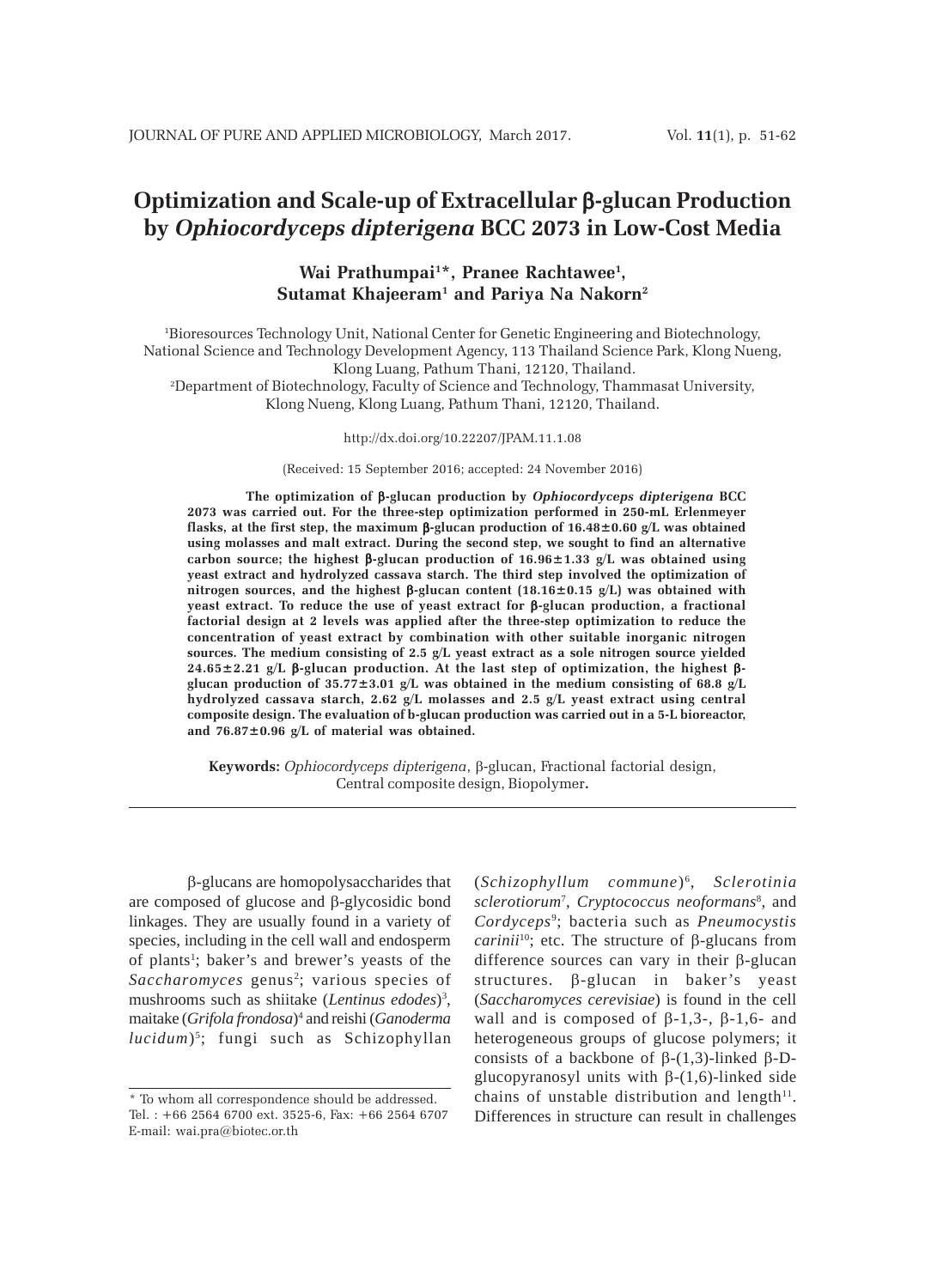for extraction and altered biological activities $12$ . Glucans of high molecular weight can activate leukocytes and stimulate phagocytic, cytotoxic, and antimicrobial activities as well as the production of reactive oxygen species (ROS). In contrast, low-molecular weight glucans demonstrate reduced cellular effects, and very short glucans are considered to be inactive<sup>13</sup>. β-glucan can be used in many applications such as in the pharmaceutical<sup>14, 15</sup>, medical, food and petroleum industries<sup>16</sup>. Most β-glucans are cellular components, which require complicated downstream and purification processes, resulting in high cost. Only a few reports of large-scale extracellular β-glucan production exist, and this study is the first report of high extracellular βglucan production by *O. dipterigena* BCC 2073 in low-cost media and in large-scale production.

β-glucan produced by *O. dipterigena* BCC 2073 is an extracellular product and is a potent wound-dressing material due to its appropriate biological and physiological properties. The material is biocompatible and noncytotoxic, with no oral toxicity. Both β-glucan and the fungal mycelium are strong inducers of interleukin-8 (IL-8), a cytokine responsible for enhancing the wound healing process $14, 15$ . The material is also proven to function as a prebiotic in poultry feed $17$ . The exobiopolymer is composed of a (1→3)-β-*D*-glucan backbone, substituted at *O*-6 with side chains of (1→6)-β-*D*-pyranosyl units, and contains 1.86% arabinose, 29.08% mannose, 25.86% galactose and 43.05% glucose (14, 15). The molecular weight of this β-glucan is in the range of 6.3 x  $10^{5}$ –7.7 x  $10^{5}$ Da, and the highest reported production yield (41.2 g/L) thus far was obtained using glucose and malt extract<sup>18</sup>. The generated  $\beta$ -glucan was resistant to hydrolysis by both hydrochloric acid and porcine pancreatic alpha-amylase<sup>19</sup>. β-glucan from *O*. *dipterigena* BCC 2073 is an extracellular major product that is secreted out into the fermentation medium, which enables simpler downstream purification processes. Hence, this study aimed to optimize the use of low-cost media, followed by scale-up in a 5-L bioreactor.

#### **MATERIALS AND METHODS**

#### **Inoculum preparation**

*O. dipterigena* BCC 2073 was grown

J PURE APPL MICROBIO*,* **11**(1), MARCH 2017.

initially on potato dextrose agar (PDA) (Difco, Becton, Dickinson and company, MD, USA) at 25 °C for 5–7 days. An agar block (1 cm<sup>3</sup>) containing the growing culture was cut into small pieces and transferred to 25 mL of potato dextrose broth (PDB) (Difco, Becton, Dickinson and company, MD, USA) in a 250-mL Erlenmeyer flask. This liquid seed culture was incubated for 5–7 days at 25 °C on a rotary shaker at a shaking speed of 200 rpm (New Brunswick, NJ, USA).

### **Cassava starch hydrolysis**

The cassava starch used in this study was from the local cassava starch company in Thailand, and two commercial enzymes amylase (GC147) and glucoamylase (GC358; Genencor, Danisco US Inc., USA) were used to hydrolyze a 50 % W/V solution of cassava starch in a 4-L (2 kg of cassava starch: 2 L of distilled water) working volume in a 5-L of fermentor. A volume of 400 µL of GC147 was added to 2 L of preheated distilled water (90 °C), incubated for 4 h at 85 °C and agitated at a speed of 300 rpm. Then, the temperature was reduced to 65 °C, and 400 µL of GC358 was then added to the mixture, which was incubated for 4 h at 65 °C and agitated at a speed of 300 rpm. The sugar concentration after hydrolysis was then analyzed by HPLC.

### **Optimization of** β**-glucan production by** *O. dipterigena* **BCC 2073 in 250-mL Erlenmeyer flasks**

In this experiment, we first used the concentrations of 60 g/L of carbon source and 14 g/L of nitrogen source reported by Kocharin *et al.* (18). The homogenized mixture of liquid seed culture grown in PDB medium and 10 % (v/v) seed culture of *O. dipterigena* BCC 2073 was transferred into a 250-mL flask containing 50 mL of production media in duplicate (60 g/L carbon source, 14 g/L nitrogen source,  $0.5 \text{ g/L KH}_2\text{PO}_4$ ,  $0.2 \text{ g/L K}_2\text{HPO}_4$ ,  $0.2 \,\text{g/L} \,\text{Mg} \cdot \text{SO}_4 \cdot \text{7H}_2\text{O}, 0.14 \,\text{g/L} \,\text{MnSO}_4 \cdot \text{H}_2\text{O}, 1 \,\text{mL}$ L trace element solution (trace elements consisted of 14.3 g/L ZnSO<sub>4</sub>•H<sub>2</sub>O, 2.5 g/L CuSO<sub>4</sub>•5H<sub>2</sub>O, 0.5 g/ L NiCl<sub>2</sub> $\cdot$ 6H<sub>2</sub>O and 13.8 g/L FeSO<sub>4</sub> $\cdot$ H<sub>2</sub>O) and 1 mL/L vitamin solution (Blackmores, NSW, Australia)). In the first step, the carbon sources tested were glucose, hydrolyzed cassava starch and molasses, whereas the nitrogen sources tested were malt extract, yeast extract, ammonium dihydrogenphosphate, diammonium hydrogen phosphate, ammonium nitrate, diammonium sulfate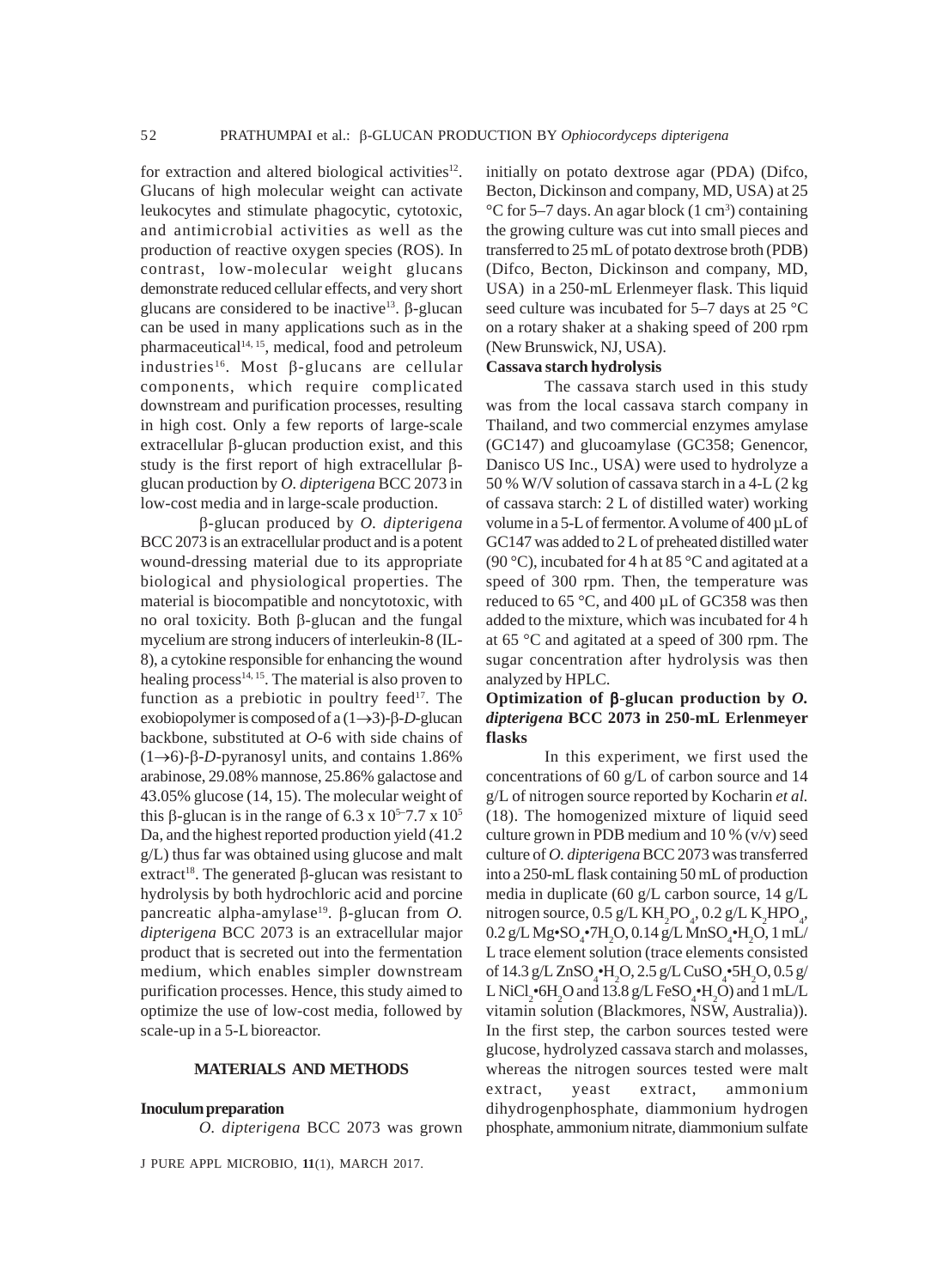and diammonium hydrogen citrate. The cultures were then incubated for 7 days at 25 °C on a rotary shaker at a shaking speed of 200 rpm (New Brunswick, NJ, USA). The 60 g/L concentration for hydrolyzed cassava starch was calculated from its glucose composition, and 1 L of hydrolyzed cassava starch contained 450 g of glucose. The 60 g/L molasses concentration was calculated from its glucose, sucrose, fructose composition, and 1 L of molasses contained 86 g of glucose, 263 g of sucrose, and 100 g of fructose.

In the second optimization step, the sugars in the malt extract were supplemented with 5.88 g/L maltose, 1.26 g/L glucose, 0.14 g/L sucrose and 0.17 g/L fructose, and 6.5 g/L of yeast extract was used as the sole nitrogen source, with either molasses or hydrolyzed cassava starch as the carbon source.

In the  $3<sup>rd</sup>$  step, the selected carbon source of hydrolyzed cassava starch was tested in combination with 6 nitrogen sources (yeast extract,  $NH_4H_2PO_4$ ,  $(NH_4)_2HPO_4$ ,  $NH_4NO_3$ ,  $(NH_4)_2SO_4$ , and  $(NH_4)_2HC_6H_5O_7$  with the 7.5 g/L sugar supplement  $(5.88 \text{ g/L} \text{ maltose}, 1.26 \text{ g/L} \text{ glucose}, 0.14 \text{ g/L})$ sucrose and 0.17 g/L fructose) at a reduced nitrogen source concentration (6.5 g/L).

# **Optimization of** β**-glucan production by** *O. dipterigena* **BCC 2073 in 250-mL Erlenmeyer flasks using two-level fractional factorial design**

In this experiment, the use of a lower concentration of yeast extract in combination with an inorganic nitrogen source  $(NH_4H_2PO_4,$  $(\mathrm{NH}_4)_2\mathrm{HPO}_4$ ,  $\mathrm{NH}_4\mathrm{NO}_3$ ,  $(\mathrm{NH}_4)_2\mathrm{SO}_4$ ,  $(\mathrm{NH}_4)_2\mathrm{HC}_6\mathrm{H}_5\mathrm{O}_7$ , was studied. The best nitrogen source in the previous experiment was yeast extract, but, due to its high cost, we sought to minimize the amount of yeast extract added using two-level fractional factorial design. A two-level fractional factorial design of  $2^{n-1}$  was applied for the 6 selected factors (g/L) of yeast extract,  $NH_4H_2PO_4$ ,  $(NH_4)_2HPO_4$ ,  $NH_4NO_3$ ,  $(NH_4)_2SO_4$ ,  $(NH_4)_2HC_6H_5O_7$  in the presence of 60 g/L hydrolyzed cassava starch and 7.5 g/L supplemented sugar (5.88 g/L maltose, 1.26 g/L glucose, 0.14 g/L sucrose and 0.17 g/L fructose).

# **Optimization of** β**-glucan production by** *O. dipterigena* **BCC 2073 in 250-mL Erlenmeyer flasks using a central composite design**

Molasses was then substituted by 3 sugars (glucose, 0.14 g/L sucrose and 0.17 g/L fructose), and maltose was substituted by 5.88 g/L hydrolyzed cassava starch. The central composite design was applied at the last step of optimization to maximize b-glucan production**.** The actual design consisted of -1 actual,  $+1$  coded (i.e., 2.5, 6.5 g/L yeast extract; 6, 12 g/L hydrolyzed cassava starch and 1.5, 7.5 mL/L molasses). Yeast extract, hydrolyzed cassava starch and molasses were selected as the most influential factors. All results were analyzed with Design Expert software (Version 7.0.b1.1, Stat-Ease Inc., Minneapolis, USA).

### **Evaluation of** β**-glucan production by** *O. dipterigena* **BCC 2073 in a 5-L fermentor**

A culture of *O. dipterigena* BCC 2073 was maintained on potato dextrose agar (PDA). Fifty milliliters of potato dextrose broth (PDB) in a 250 mL Erlenmeyer flask was used for inoculum preparation. The medium used in a 5-L fermentor consisted of 2.5 g/L yeast extract, 68.98 g/L hydrolyzed cassava starch, 2.62 g/L molasses, 0.5  $g/L$  KH<sub>2</sub>PO<sub>4</sub>, 0.2 g/L K<sub>2</sub>HPO<sub>4</sub>, 0.2 g/L MgSO<sub>4</sub>•7H<sub>2</sub>O,  $0.14 \text{ g/L} \text{MnSO}_4\text{H}_2\text{O}$ , 1 mL/L trace element solution (trace elements consisted of 14.3  $g/L ZnSO_4\bullet H_2O$ ,  $2.5 \text{ g/L CuSO}_4\text{-}^5H_2O$ ,  $0.5 \text{ g/L NiCl}_2\text{-}^6H_2O$  and  $13.8$  $g/L$  FeSO<sub>4</sub> $\cdot$ H<sub>2</sub>O) and 1 mL/L vitamin solution (Blackmores, NSW, Australia). The culture was agitated at 300 rpm and aerated at 1 vvm, but pH was not controlled. During cultivation, fermentation broths were collected at 0 to 10 days. **Biomass determination**

Approximately 30 mL of culture broth was centrifuged at 10,000 rpm for 10 min and supernatant was removed. Fresh mycelium was then resuspended in 20 to 30 mL of normal saline and filtered through a Whatman No.1 filter paper. The filter cake was washed with distilled water and dried at  $105-110$  °C for 24 to 48 h until a stable weight was achieved. Culture filtrate was subjected to sugar analysis and EPS extraction $18$ .

#### β**-glucan purification**

The culture filtrate was mixed with four volumes of 95% ethanol, stirred vigorously for 10 to 15 min and stored at 20 °C for at least 12 h. Precipitated polymer was sedimented at 10,000 rpm for 20 min and lyophilized. β-glucan was redissolved in distilled water, and any insoluble material was removed by centrifugation at 10,000 *g* for 20 min. The supernatant was then dialyzed (2 kDa molecular weight cut off, Spectrum Laboratories, California, USA) against 4 L of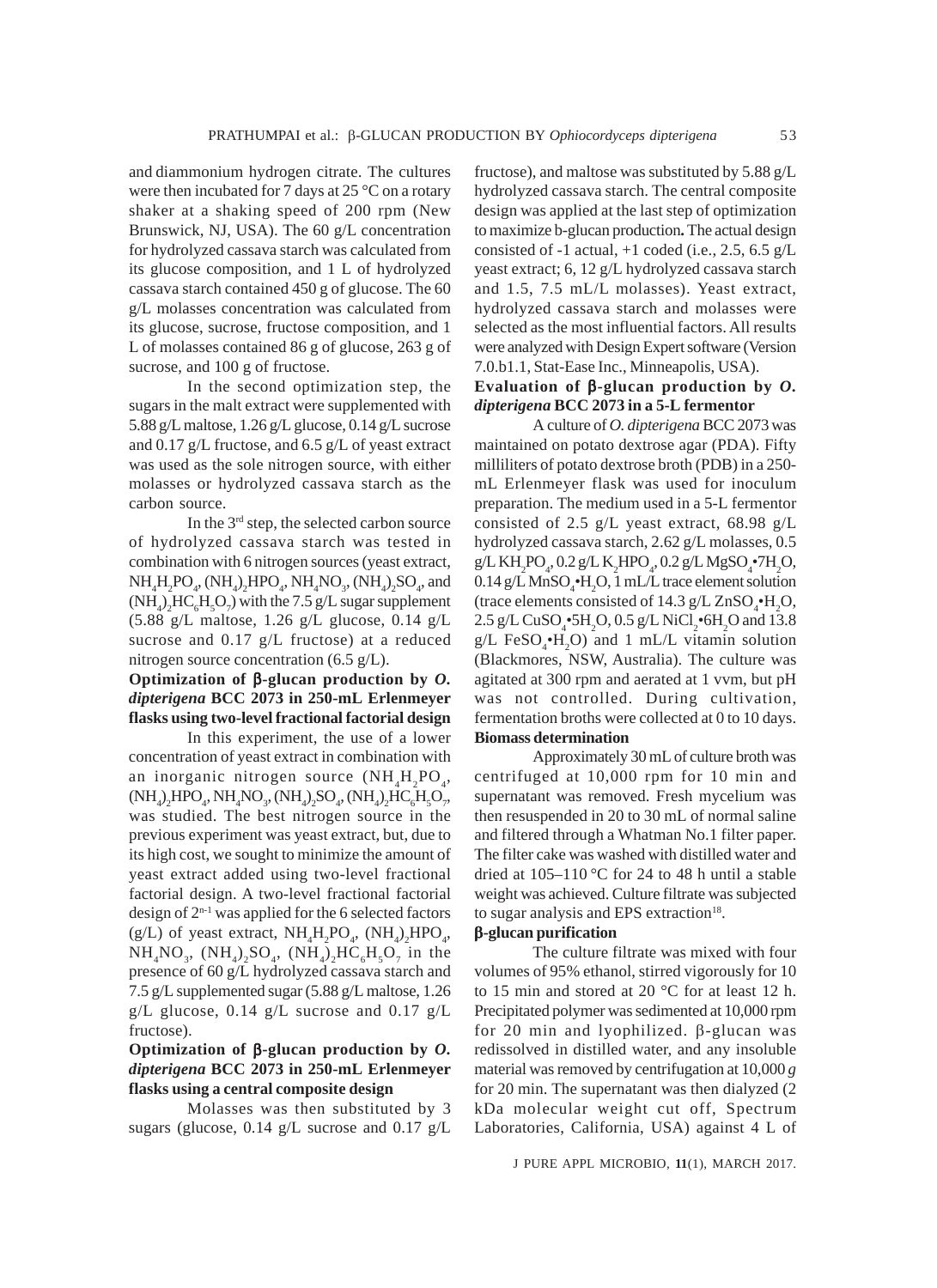distilled water for 24 h and lyophilized<sup>18</sup>. **Sugar determination**

For the measurement of the sugar content (glucose, fructose, sucrose and maltose), the supernatant was centrifuged at 10,000 *g* for 10 min and filtered through 0.22-µm filter paper. The filtrate was subjected to HPLC analysis using a Sugar-Pak column (Waters, MA, USA) at 90 °C, with water as the mobile phase at a flow rate of 0.6 mL·min-1. Sugars were detected refractometrically (Waters 410 Differential Refractometer Detector, Millipore Corp., Milford, MA, USA).

#### **RESULTS AND DISCUSSION**

# **Three-step optimization of media for** β**-glucan production by** *O. dipterigena* **BCC 2073 in 250 mL Erlenmeyer flasks**

For the first optimization step, we sought select optimal carbon and nitrogen sources at the concentrations of 60 g/L and 14 g/L, respectively<sup>18</sup>. Two other alternative carbon sources (molasses and hydrolyzed cassava starch) were investigated in this study. Six alternative nitrogen sources (yeast extract,  $NH_4H_2PO_4$ ,  $(NH_4)_2HPO_4$ ,  $NH_4NO_3$ ,  $(NH_4)_2SO_4$ ,  $(NH_4)_2HC_6H_5O_7$ ) were evaluated in addition to malt extract (Table 1). The maximum bglucan production of 16.48±0.60 g/L was obtained using molasses and malt extract, while the maximum biomass of  $16.32\pm3.96$  g/L was obtained with hydrolyzed cassava starch and  $NH_4H_2PO_4$ . A β-glucan production yield of 15.69±0.01 g/L was obtained using hydrolyzed cassava starch as the sole carbon source and malt extract as the sole nitrogen source. Alternative carbon sources for bglucan production by other fungi in previous studies using molasses, potato starch waste hydrolysate, soy molasses and sugar cane have been found to result in lower yields<sup>9, 20-24</sup>. The optimization of β-glucan production by fungi given inorganic and organic nitrogen sources of peptone, yeast extract, malt extract soybean powder, bran, ammonium sulfate, ammonium phosphate, ammonium tartrate, ammonium chloride, ammonium nitrate sulfate ammonium, urea, glycine and glutamic acid have also been reported<sup>24, 25</sup>. Furthermore, *Grifola frondosa* was observed to stimulate enzyme metabolism of soy molasses and sugar cane responsible for  $\beta$ -glucan production<sup>22</sup>. *Ganoderma lucidum* exhibited α-

phosphoglucomutase activity that affected β-glucan accumulation by influencing flux from glucose 6-phosphate to β-glucan during the synthesis process $26$ . In this study, the alternative carbon sources of molasses and hydrolyzed cassava starch were investigated, and the best alternative carbon for β-glucan production was molasses (16.48 $\pm$ 0.60 g/L). The best nitrogen source was malt extract, but its use resulted in β-glucan of a brownish color. This study demonstrated that hydrolyzed cassava starch and  $NH<sub>4</sub>HO<sub>4</sub>$ enhanced biomass production of *O. dipterigena* BCC 2073 (16.32 $\pm$ 3.96 g/L). A similar result has been reported for β-glucan production by *Lyophyllum decastes*, with the study authors demonstrating that various carbon sources differentially affected mycelial growth and β-glucan production<sup>24</sup>; entomopathogenic fungi and mushrooms can grow on a wide range of carbon sources  $27$ . The results indicated that malt extract was the best nitrogen source for β-glucan, which may have been because malt extract is composed of maltose, glucose, sucrose, and fructose, all of which can serve as extra carbon sources for fungal growth and βglucan production. However, the maximum yields of mycelium and β-glucan were dependent on the carbon source and varied from species to species. Exopolysaccharides from mushrooms contain a wide variety of types of sugars of differing molecular weights $14$ .

For the second optimization step, although malt extract was found to be the best nitrogen source for growth and β-glucan production by *O. dipterigena* BCC 2073, malt extract is a high-cost nitrogen source, so this optimization step was performed using yeast extract as a sole nitrogen source to replace malt extract. Many studies have been performed using organic nitrogen sources for mycelial growth and exobiopolymer production by fungi and mushrooms $9, 28-31$ . In this experiment, the nitrogen sources were reduced from 14 to 6.5 g/L and supplemented with 7.5 g/L of sugars present in malt extract (maltose 5.88 g/L, glucose 1.26 g/L, sucrose  $0.14$  g/L and fructose  $0.17$  g/L). Approximately 60 g/L of molasses or hydrolyzed cassava starch was used as the carbon source. The results comparing β-glucan production by *O. dipterigena* BCC 2073 fed molasses or hydrolyzed cassava starch were analyzed and are shown in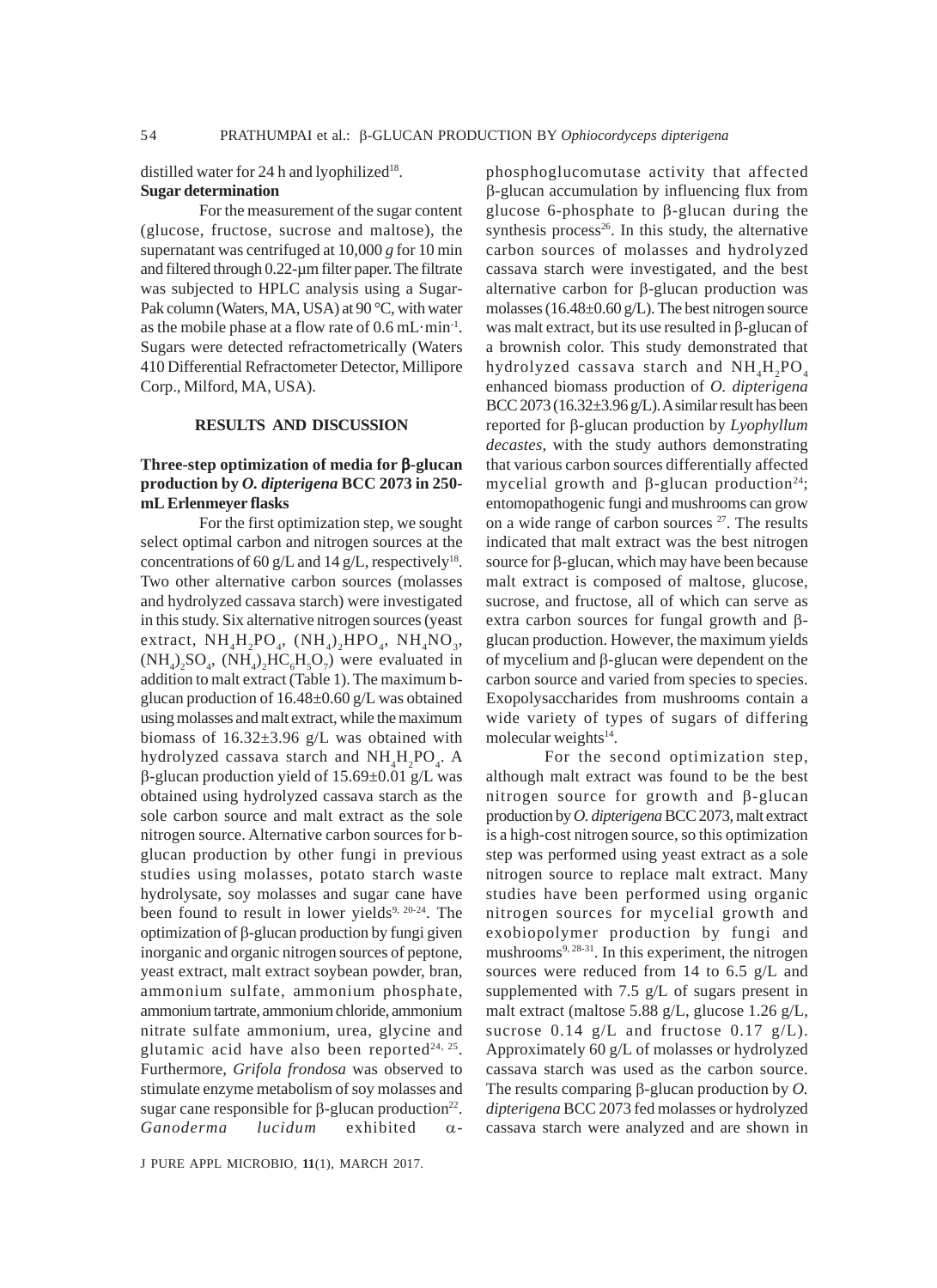Table 2. The highest β-glucan production of 16.96±1.33 g/L was obtained using yeast extract and hydrolyzed cassava starch. β-glucan production yields of  $14.79 \pm 0.62$  g/L and  $10.81 \pm 0.21$ g/L were obtained with glucose (control) and molasses, respectively. The biomass production

| Carbon source<br>$(60 \text{ g/L})$ | Nitrogen source<br>$(14 \text{ g/L})$                                                                                                                            | $\beta$ -glucan<br>(g/L)                                                                                                          | <b>Biomass</b><br>(g/L)                                                                                                             |
|-------------------------------------|------------------------------------------------------------------------------------------------------------------------------------------------------------------|-----------------------------------------------------------------------------------------------------------------------------------|-------------------------------------------------------------------------------------------------------------------------------------|
| Glucose (control)<br>Molasses       | Malt extract (control)<br>Malt extract<br>Yeast extract<br>$NH4H2PO4$                                                                                            | $19.66 \pm 1.28$<br>$16.48 \pm 0.60$<br>$1.26 \pm 0.28$<br>$\Omega$                                                               | $6.67 \pm 0.17$<br>$5.04 \pm 0.35$<br>$5.34 \pm 0.45$<br>$4.90 \pm 0.26$                                                            |
|                                     | $(NH_4)$ <sub>2</sub> HPO <sub>4</sub><br>$NH_{4}NO_{3}$<br>$(NH_4)$ , $SO_4$<br>$(NH_A)$ <sub>2</sub> HC <sub>6</sub> H <sub>5</sub> O <sub>7</sub>             | $\Omega$<br>$1.15 \pm 0.03$<br>$1.81 \pm 0.11$<br>$1.63 \pm 0.24$                                                                 | $4.32 \pm 0.25$<br>$6.61 \pm 0.18$<br>$5.88 \pm 0.06$<br>$5.07 \pm 0.09$                                                            |
| Hydrolyzed<br>cassava starch        | Malt extract<br>Yeast extract<br>$NH_{4}H_{2}PO_{4}$<br>$(NH_4)$ <sub>2</sub> HPO <sub>4</sub><br>$NH_{4}NO_{3}$<br>$(NH_4)$ , $SO_4$<br>$(NH_4)$ , $HC_6H_5O_7$ | $15.69 \pm 0.01$<br>$5.81 \pm 0.00$<br>$6.08 \pm 0.03$<br>$3.61 \pm 0.03$<br>$1.00 \pm 0.00$<br>$1.89 \pm 0.00$<br>$5.3 \pm 0.01$ | $4.01 \pm 2.84$<br>$8.82 \pm 1.29$<br>$16.32 \pm 3.96$<br>$7.74 \pm 1.64$<br>$4.99 \pm 1.24$<br>$6.31 \pm 2.80$<br>$11.45 \pm 4.14$ |

**Table 1.** β-glucan production by *O. dipterigena* BCC 2073 using different carbon and nitrogen sources in 250-mL Erlenmeyer flasks (50 mL of medium).

**Table 2.** Optimization of the second step in β-glucan production by *O. dipterigena* BCC 2073 using different carbon sources supplemented with extra sugars in 250-mL Erlenmeyer flasks (50 mL of medium).

| Carbon source                                                                                       | Nitrogen source                                                                              | $\beta$ -glucan (g/L)                                | Biomass $(g/L)$                                     |
|-----------------------------------------------------------------------------------------------------|----------------------------------------------------------------------------------------------|------------------------------------------------------|-----------------------------------------------------|
| Glucose (control)<br>Molasses <sup>*60</sup> $g/L$<br>Hydrolyzed cassava<br>starch $60 \text{ g/L}$ | Malt extract (control)<br>Yeast extract $6.5 \text{ g/L}$<br>Yeast extract $6.5 \text{ g/L}$ | $14.79 + 0.62$<br>$10.81 + 0.21$<br>$16.96 \pm 1.33$ | $4.68 + 0.94$<br>$15.04 \pm 0.38$<br>$30.41 + 1.49$ |

\* Supplemented sugar: 5.88 g/L maltose, 1.26 g/L glucose, 0.14 g/L sucrose and 0.17 g/L fructose

**Table 3.** Third optimization of β-glucan production by *O. dipterigena* BCC 2073 using different nitrogen sources in 250-mL Erlenmeyer flasks (50 mL of medium)

| Carbon source                                               | Nitrogen source                                                                                                                                                            | $\beta$ -glucan (g/L)                                                                            | $\text{Biomass}(\mathbf{g}/\mathbf{L})$                                                                                               |
|-------------------------------------------------------------|----------------------------------------------------------------------------------------------------------------------------------------------------------------------------|--------------------------------------------------------------------------------------------------|---------------------------------------------------------------------------------------------------------------------------------------|
| Glucose (control)<br>Hydrolyzed* cassava<br>starch 60 $g/L$ | Malt extract (control)<br>Yeast extract<br>$NH_{4}H_{2}PO_{4}$<br>$(NH_4)$ <sub>A</sub> HPO <sub>4</sub><br>$NH_{4}NO_{2}$<br>$(NH_A)$ , $SO_A$<br>$(NH_4)$ , $HC_6H_5O_7$ | $11.61 + 0.24$<br>$18.16 \pm 0.15$<br>$\theta$<br>$_{0}$<br>$\Omega$<br>$_{0}$<br>$10.62 + 0.02$ | $3.34 \pm 0.06$<br>$17.19 \pm 0.28$<br>$27.23 \pm 0.15$<br>$6.13 \pm 0.08$<br>$23.32 \pm 0.12$<br>$6.89 \pm 0.10$<br>$24.79 \pm 0.56$ |
|                                                             |                                                                                                                                                                            |                                                                                                  |                                                                                                                                       |

\*Supplemented sugar: 5.88 g/L maltose, 1.26 g/L glucose, 0.14 g/L sucrose and 0.17 g/L fructose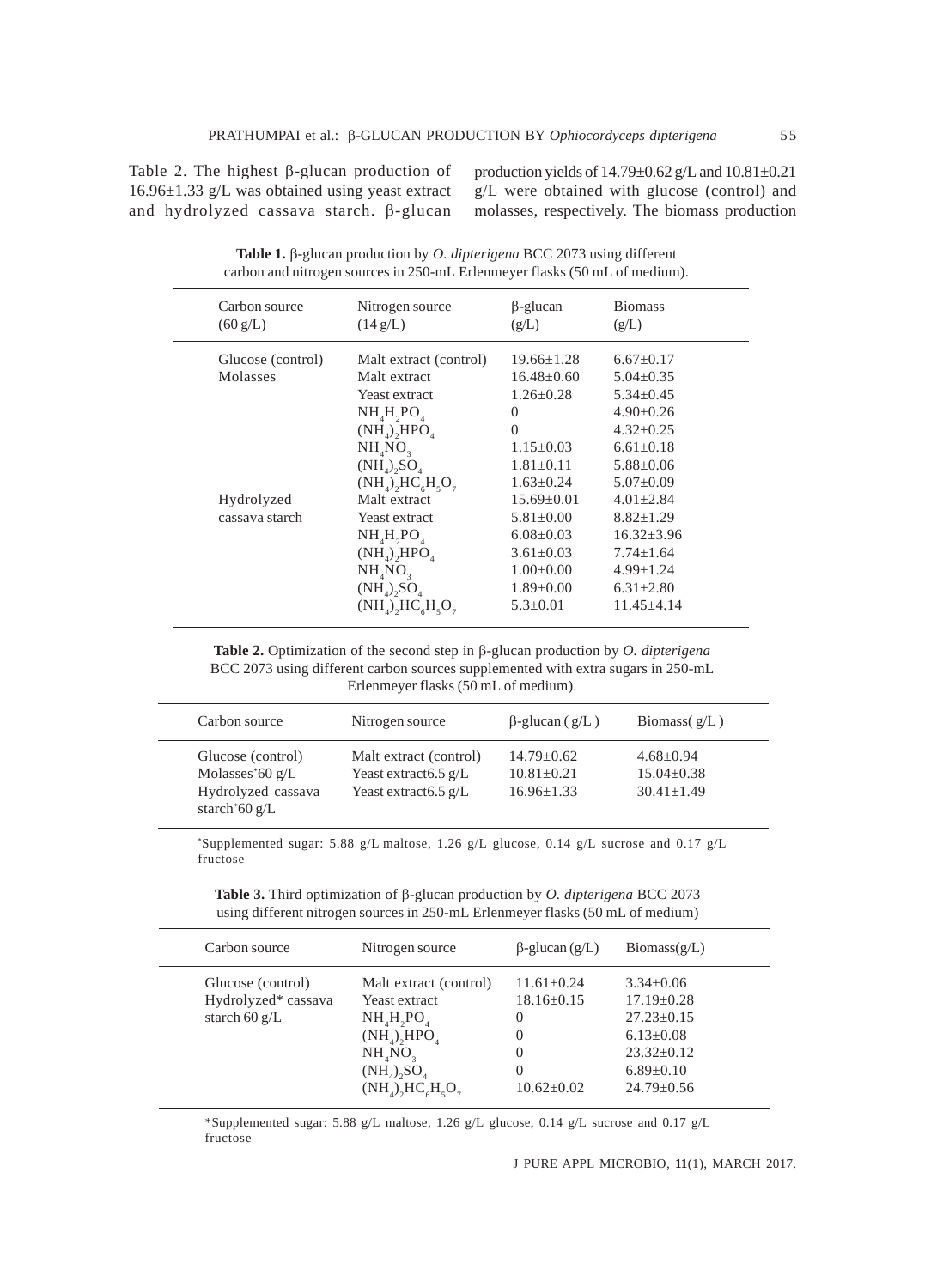yields of  $30.41 \pm 1.49$ ,  $15.04 \pm 0.38$  and  $4.68 \pm 0.94$  g/L were obtained for hydrolyzed cassava starch, molasses and glucose, respectively. Hence, hydrolyzed cassava starch was the best alternative carbon source for β-glucan biosynthesis by *O. dipterigena* BCC 2073, which might be because glucose present in hydrolyzed cassava starch is the main precursor of β-glucan production. Although, yeast extract, hydrolyzed cassava starch and other four sugars (maltose 5.88 g/L, glucose 1.26 g/L, sucrose 0.14 g/L and fructose 0.17 g/L)

resulted in the highest β-glucan production, yeast extract is not a low-cost nitrogen source. Thus, the third optimization step investigated the use of lower cost nitrogen sources. In the comparison of organic and inorganic nitrogen sources for the selection of low-cost nitrogen sources, hydrolyzed cassava starch supplemented with four additional sugars were used as the carbon source. The production media were composed of 60 g/L hydrolyzed cassava starch, 6.5 g/L nitrogen source (yeast extract,  $NH_4H_2PO_4$ ,  $(NH_4)_2HPO_4$ ,  $NH_4NO_3$ ,

using a two-level fractional factorial design with 6 factors  $(2^{n-1})$ No. A B C D E F β-glucan (g/L) Biomass (g/L) 1 0 0 0 0 0 2.5  $24.65 \pm 2.21$   $30.29 \pm 3.18$ 2 7.5 0 0 0 0 6.5 5.43±0.59 25.32±1.06 3 0 7.5 0 0 0 6.5 5.72±0.18 23.21±0.35 4 7.5 7.5 0 0 0 2.5 20.67±0.76 20.67±1.31 5 0 0 7.5 0 0 6.5 3.29±0.20 21.48±0.66 6 7.5 0 7.5 0 0 2.5 0 20.50 $\pm$ 0.62 7 0 7.5 7.5 0 0 2.5 4.66±0.021 21.44±1.33 8 7.5 7.5 7.5 0 0 6.5 3.94±0.51 23.64±0.61 9 0 0 0 7.5 0 6.5 5.50±0.44 18.88±0.02 10 7.5 0 0 7.5 0 2.5 4.45±0.16 19.74±1.38 11 0 7.5 0 7.5 0 2.5 5.68±0.68 21.70±0.74 12 7.5 7.5 0 7.5 0 6.5 8.98±1.44 23.01±0.45 13 0 0 7.5 7.5 0 2.5 2.61±0.20 22.90±0.69 14 7.5 0 7.5 7.5 0 6.5 3.56±0.10 24.87±2.53 15 0 7.5 7.5 7.5 0 6.5 5.17±0.32 24.51±1.43 16 7.5 7.5 7.5 7.5 0 2.5 5.11±0.85 26.81±3.32 17 0 0 0 0 7.5 6.5 0 20.48±0.58 18 7.5 0 0 0 7.5 2.5 7.76±0.10 23.48±0.72 19 0 7.5 0 0 7.5 2.5 1.66±01.4 25.55±1.10 20 7.5 7.5 0 0 7.5 6.5 0 24.54±1.26 21 0 0 7.5 0 7.5 2.5 0 21.36±0.23 22 7.5 0 7.5 0 7.5 6.5 3.43±0.24 26.53±0.23 23 0 7.5 7.5 0 7.5 6.5 1.04±0.30 27.08±0.41 24 7.5 7.5 7.5 0 7.5 2.5 0 24.56±0.62 25 0 0 0 7.5 7.5 2.5 7.78±0.48 30.6±1.94 26 7.5 0 0 7.5 7.5 6.5 6.98±0.35 31.64±0.35 27 0 7.5 0 7.5 7.5 6.5 1.23±0.28 23.51±4.84 28 7.5 7.5 0 7.5 7.5 2.5 5.99±1.32 21.64±0.84 29 0 0 7.5 7.5 7.5 6.5 1.98±0.02 19.44±0.56 30 7.5 0 7.5 7.5 7.5 2.5 0 21.08±2.19 31 0 7.5 7.5 7.5 7.5 2.5 2.14±0.52 22.99±1.41 32 7.5 7.5 7.5 7.5 7.5 6.5 4.07±3.69 25.61±2.20 33 3.75 3.75 3.75 3.75 3.75 4.5 0.49±0.84 26.22±0.68 60 g/L glucose, 14 g/L malt extract 26.30±1.63 14.03±3.25

**Table 4.** β-glucan and biomass production by *O. dipterigena* BCC 2073

A: ammonium dihydrogenphosphate, B: diammonium hydrogen phosphate, C: ammonium nitrate, D: diammonium sulfate, E: diammonium hydrogen citrate, F: yeast extract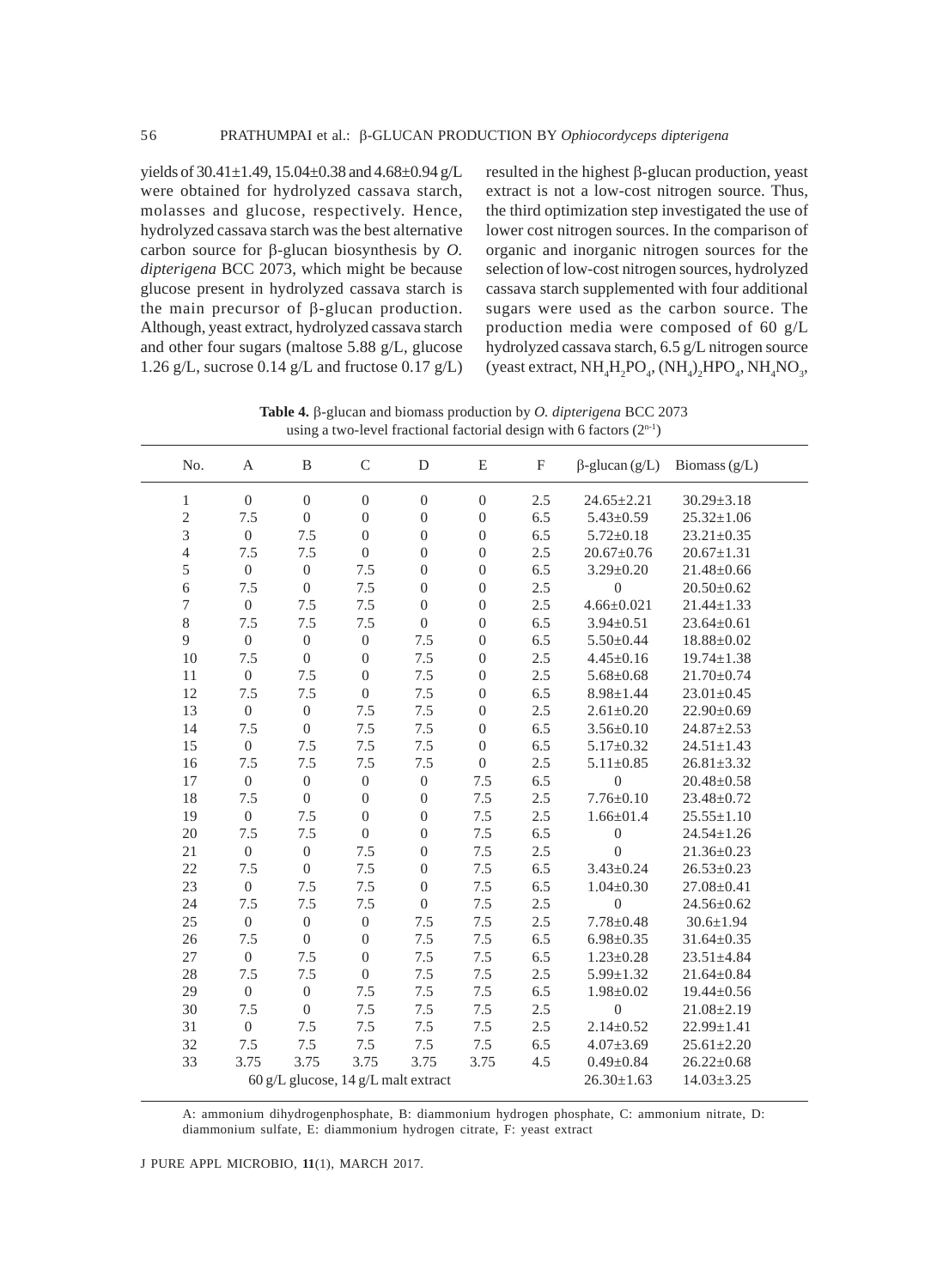$(\text{NH}_4)_2\text{SO}_4$ , or  $(\text{NH}_4)_2\text{HC}_6\text{H}_5\text{O}_7$ ), four extra sugars (5.88 g/L maltose, 1.26 g/L glucose, 0.14 g/L sucrose and 0.17 g/L fructose). The highest bglucan yield of  $18.16\pm0.15$  g/L was obtained with yeast extract (Table 3). Yeast extract favored β-glucan production by *O. dipterigena* BCC 2073,

and we also found that inorganic nitrogen sources of (NH<sub>4</sub>)<sub>2</sub>HC<sub>6</sub>H<sub>5</sub>O<sub>7</sub> yielded β-glucan production at 10.62±0.02 g/L, while biomass production values of 27.23±0.15, 24.79±0.56, 23.32±0.12, 17.19±0.28, 6.89±0.10, 6.13±0.08 and 3.34±0.06 g/L were obtained using  $NH_4H_2PO_4$ ,  $(NH_4)_2HC_6H_5O_7$ ,

**Table 5.** Analysis of variance (ANOVA) for two-level fractional factorial design (2n-1) of β-glucan production by *O. dipterigena* BCC 2073

| Source                                              | Sum of Squares              | df             | Mean Square     | F-Value | Probability $(p) > F$ |
|-----------------------------------------------------|-----------------------------|----------------|-----------------|---------|-----------------------|
| Model <sup>*</sup><br>Pure Error<br>Corrected Total | 1311.64<br>27.38<br>1339.02 | 32<br>34<br>66 | 40.989<br>0.805 | 50.89   | < 0.0001              |

 $R^2 = 0.98$ , Adj.  $R^2 = 0.96$ , Std. Dev = 0.9, C.V.%= 21.54, \*significant

| <b>Table 6.</b> $\beta$ -glucan and biomass production by           |  |
|---------------------------------------------------------------------|--|
| <i>O. dipterigena</i> BCC 2073 using central composite design (CCD) |  |

| No             | A(g/L) | B(g/L) | C(mL/L)                                                                          | $\beta$ -glucan(g/L) | $\text{Biomass}(\text{g/L})$ |
|----------------|--------|--------|----------------------------------------------------------------------------------|----------------------|------------------------------|
| 1              | 2.5    | 6      | 1.5                                                                              | $23.60 \pm 3.88$     | $24.28 \pm 1.17$             |
| 2              | 6.5    | 6      | 1.5                                                                              | $20.54 \pm 0.50$     | $27.96 \pm 0.65$             |
| 3              | 2.5    | 12     | 1.5                                                                              | $23.23 \pm 0.66$     | $24.0 \pm 1.06$              |
| $\overline{4}$ | 6.5    | 12     | 1.5                                                                              | $23.70 \pm 1.44$     | $23.27 \pm 1.63$             |
| 5              | 2.5    | 6      | 7.5                                                                              | $\Omega$             | $1.89 \pm 0.15$              |
| 6              | 6.5    | 6      | 7.5                                                                              | $\theta$             | $1.23 \pm 0.22$              |
| 7              | 2.5    | 12     | 7.5                                                                              | $\theta$             | $1.47 \pm 0.73$              |
| 8              | 6.5    | 12     | 7.5                                                                              | $\Omega$             | $1.67 \pm 0.29$              |
| 9              | 1.87   | 9      | 4.5                                                                              | $35.77 \pm 3.01$     | $21.94 \pm 0.42$             |
| 10             | 7.13   | 9      | 4.5                                                                              | $24.76 \pm 0.96$     | $18.72 \pm 0.59$             |
| 11             | 4.5    | 5.05   | 4.5                                                                              | $30.70 \pm 3.37$     | $20.84 \pm 0.26$             |
| 12             | 4.5    | 12.95  | 4.5                                                                              | $31.16\pm4.21$       | $20.88 \pm 1.08$             |
| 13             | 4.5    | 9      | 0.6                                                                              | $25.56 \pm 3.48$     | $31.85 \pm 2.59$             |
| 14             | 4.5    | 9      | 8.4                                                                              | $\Omega$             | $2.30 \pm 0.43$              |
| 15             | 4.5    | 9      | 4.5                                                                              | $29.19 \pm 2.02$     | $24.42 \pm 0.98$             |
| 16             | 4.5    | 9      | 4.5                                                                              | $28.68 \pm 2.00$     | $22.24 \pm 1.52$             |
|                |        |        | 1760 g·L <sup>-1</sup> glucose, 14 g·L <sup>-1</sup> malt extract $25.70\pm0.85$ |                      | $15.42 \pm 0.38$             |
|                |        |        |                                                                                  |                      |                              |

A: yeast extract, B: hydrolyzed cassava starch, C: molasses

**Table 7.** Analysis of variance (ANOVA) for central composite design of β-glucan production by *O. dipterigena* BCC 2073

| Source                                  | Sum of<br>Squares           | df             | Mean<br>Square | F-Value | Probability<br>(p) > F |
|-----------------------------------------|-----------------------------|----------------|----------------|---------|------------------------|
| Model*<br>Pure Error<br>Corrected Total | 8114.59<br>154.7<br>8269.29 | 14<br>33<br>47 | 579.61<br>4.69 | 123.64  | < 0.0001               |

 $R^2 = 0.98$ , Adj.  $R^2 = 0.97$ , Std. Dev = 2.17, C.V.%= 11.67, \*significant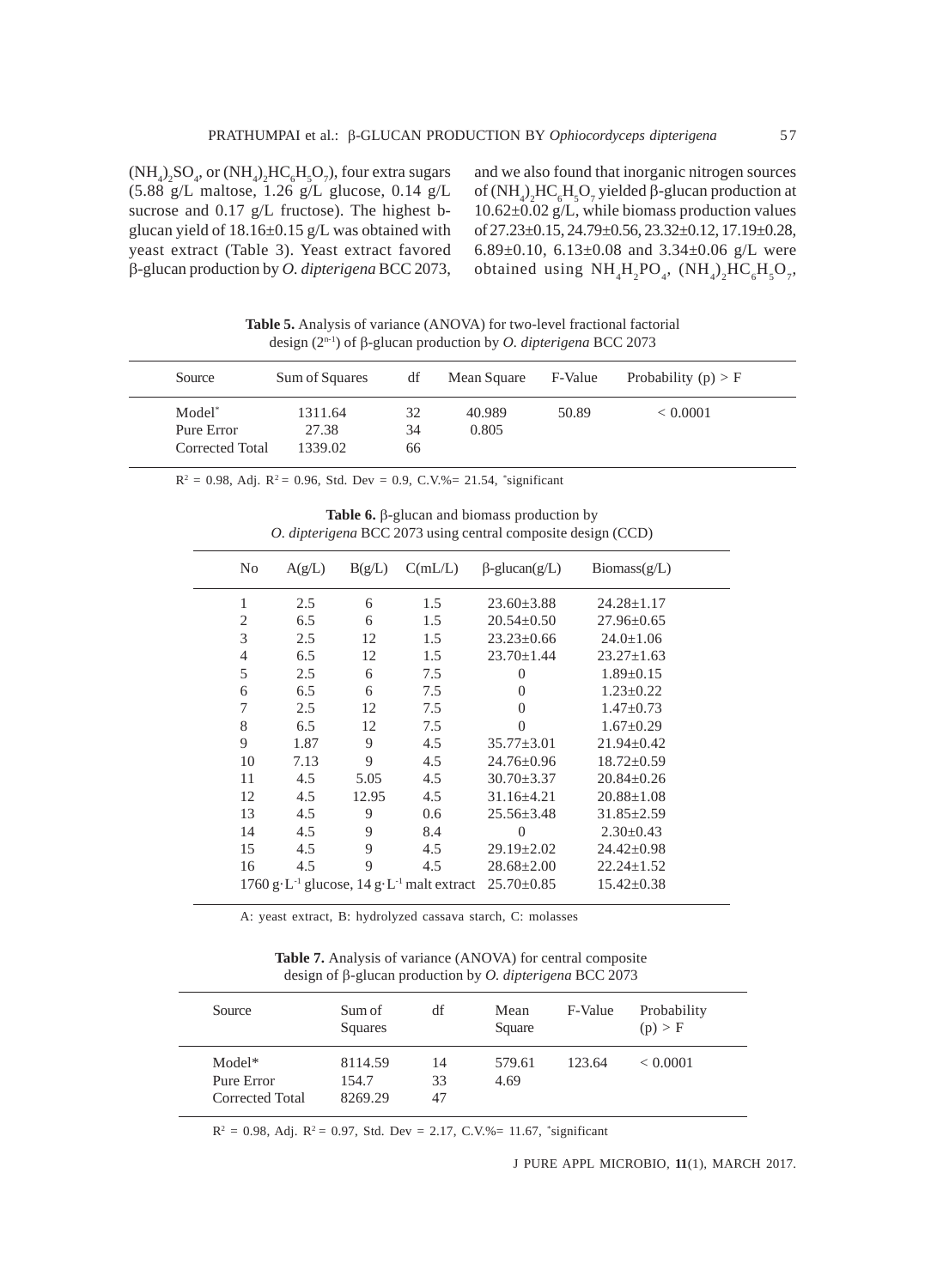

**Fig. 1.** Time profile of growth and β-glucan production by *O. dipterigena* BCC 2073 in a 5-L fermentor

 $NH<sub>4</sub>NO<sub>3</sub>$ , yeast extract,  $(HH<sub>4</sub>)<sub>2</sub>SO<sub>4</sub> (NH<sub>4</sub>)<sub>2</sub> HPO<sub>4</sub>$  and malt extract, respectively.  $NH<sub>4</sub>H<sub>2</sub>PO<sub>4</sub>$  provided the highest mycelial growth among all of the inorganic nitrogen sources used in this study, but the maximum β-glucan production was obtained using yeast extract. This finding is similar to that of Fan *et al*32, who reported that yeast extract is a better nitrogen source for β-glucan production  $(0.189 \text{ g})$ L) by *Agaricus brasiliensis* than  $(\text{NH}_4)_2\text{SO}_4$ , KNO<sub>3</sub>, urea or peptone. Furthermore, yeast extract resulted in higher β-glucan but lower mycelial growth, whereas  $NH<sub>4</sub>H<sub>2</sub>PO<sub>4</sub>$  generated higher mycelial growth but not higher β-glucan production. He et al<sup>28</sup> reported that, compared to inorganic nitrogen sources, organic ones yielded relatively lower mycelial growth but higher βglucan production. The third optimization step results indicated that yeast extract is a better nitrogen source for β-glucan production by *O. dipterigena* BCC 2073, which may be because yeast extract is composed of growth factors and other materials that support the growth of and βglucan production by the fungus.

## **Optimization of** β**-glucan production in 250-mL Erlenmeyer flasks using two-level fractional factorial design**

The three-step optimization of b-glucan production by *O. dipterigena* BCC 2073 in 50 mL of media revealed that yeast extract and hydrolyzed cassava starch were the best nitrogen and carbon sources, respectively. To reduce the use of yeast extract for β-glucan production, a fractional factorial design at 2 levels were then applied to replace yeast extract with combinations of other

suitable inorganic nitrogen sources. The influence of 6 quantitative factors  $(NH_4H_2PO_4, (NH_4)_2HPO_4,$  $NH_4NO_3$ ,  $(NH_4)_2SO_4$ ,  $(NH_4)_2HC_6H_5O_7$  and yeast extract) on β-glucan production and biomass production of *O. dipterigena* BCC 2073 were evaluated using a fractional factorial design at 2 levels (coded -1 and +1) with a center point (coded 0) (Table 4). A total of 33 conditions with a control were tested for their ability to support β-glucan production by *O. dipterigena* BCC 2073. From the results, modified medium No. 1 yielded β-glucan production comparable to the control medium  $(24.65 \pm 2.21$  and  $26.30 \pm 1.63$  g/L, respectively). Medium No. 1 contained 2.5 g/L of yeast extract as a sole nitrogen source. The second best modified medium was medium No. 4, which contained a combination of the three nitrogen sources  $NH_4H_2PO_4$ ,  $(NH_4)_2HPO_4$ , and yeast extract, and yielded  $20.67±0.76$  g/L of β-glucan. Media No. 12, 18, 25 and 26 produced β-glucan at 7 to 9 g/L, and the lowest levels of β-glucan production were obtained using media 6, 17, 20, 21, 24 and 30. For the determination of accuracy of the results, variations of the two responses were evaluated with 32 run duplicates and 3 at the center (67-run data are shown in Table 5). For β-glucan production, the mean was 4.17, standard deviation was 0.9 and coefficient of variation was 21.54 %. These results indicate that the coefficient of variation was low and that the accuracy was high. A statistical analysis of the results allowed the determination of their significance and of the experimental equation that associated the variables with the results. The complete factorial analysis allowed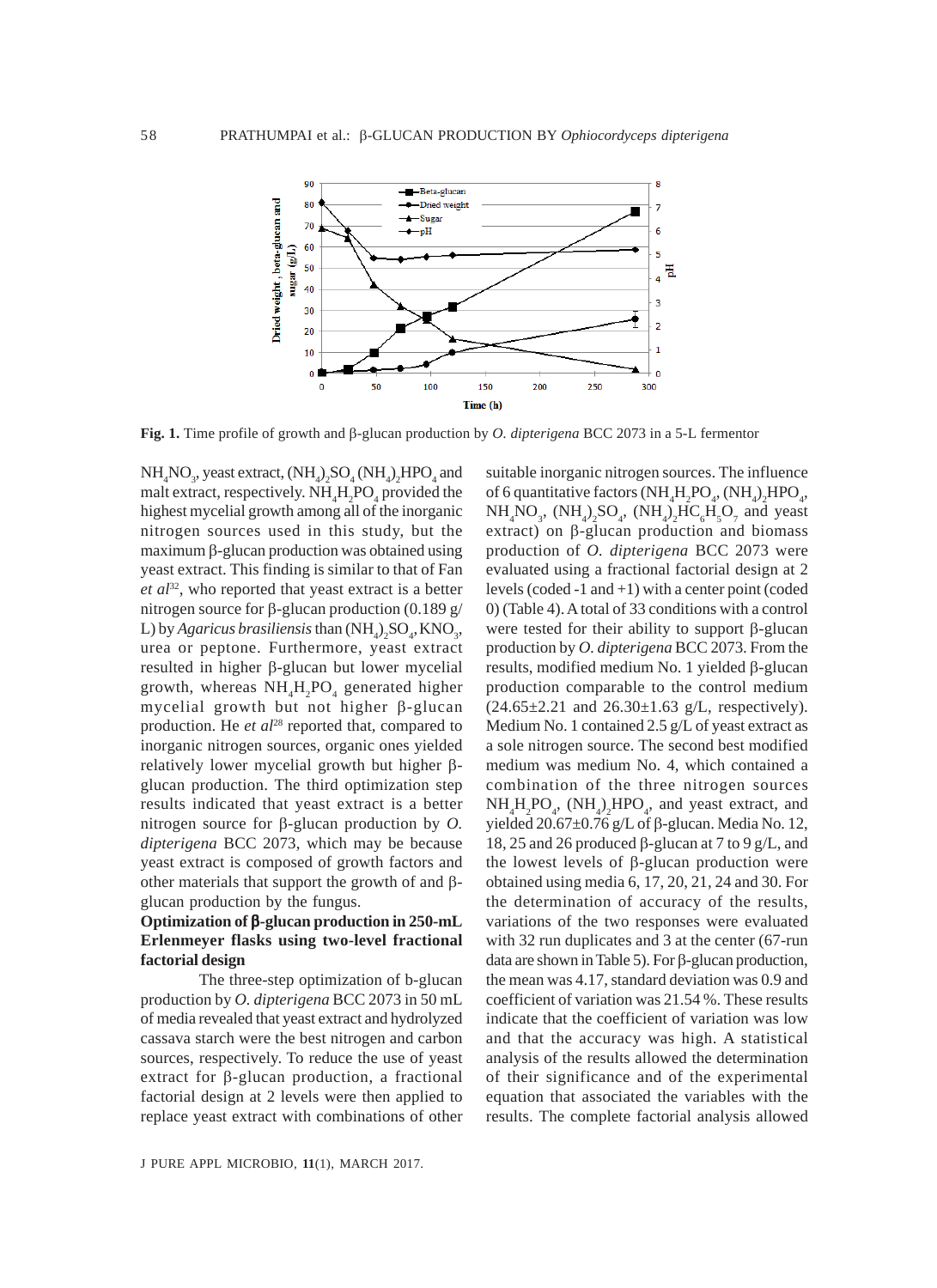evaluation of each variable (A, B, C, D, E, F) and also of their interactions (AB, AC, AD, AE, AF, BC, BD, BE, BF, CD, CE, CF, DE, DF, EF). The following equation gives the mean, the coefficient of influence for each factor and the interaction effect coefficients. The model for β-glucan production with different factors using two-level fractional factorial design is shown in equation 1.

β-glucan (g/L) = 1.17 + 0.27A - 0.25B -  $1.12C + 0.51D - 1.51E + 0.68F + 0.18AB - 0.08AC +$ 0.55AD + 0.75AE + 0.5AF + 1.2BC + 0.84BD - 0.24BE  $+ 0.25BF + 0.41CD + 0.6 CE + 0.9DE + 0.40DF +$  $0.08EF$  ...(1)

where  $A=NH_4H_2PO_4$ ,  $B=(NH_4)_2HPO_4$ ,  $C=NH<sub>4</sub>NO<sub>3</sub>$ , D=(NH<sub>4</sub>)<sub>2</sub>SO<sub>4</sub>, E=(NH<sub>4</sub>)<sub>2</sub>HC<sub>6</sub>H<sub>5</sub>O<sub>7</sub> and F= yeast extract.

The quantity of yeast extract (A) was the strongest positive influence on β-glucan production and ranged from 2.5 to 6.5 g/L. The interactions observed in the experimental domain (from  $-1$  to  $+1$ ) were limited, except for the negative interaction between the quantity of yeast extract and 5 nitrogen sources on β-glucan production. A similar experiment reported that yeast extract was the best material for β-glucan production  $(8.68 \text{ g})$ L) by *Agaricus* at low concentration (3 g/L) using Plackett-Burman design for optimization (32). The optimal media component for exopolysaccharide gellan gum (43.6 g/L) production by *Sphingomonas paucimobilis* ATCC 31461 was also reported to be a low concentration of 0.25 g/L yeast extract, as determined using an  $L_{16}$ -orthogonal array (33). Additionally, the maximum yield for exopolysaccharide (3.64 g/L) production by *Boetus* spp. ATCC 50328 was obtained with a high concentration of yeast extract (14 g/L) combined with  $2.7 \text{ g/L} (\text{NH}_4)_2\text{SO}_4$  using Plackett-Berman design analysis (34). Optimal exopolysaccharide production (3.4 g/L) by *Cordyceps militaris* NG3 at a low concentration of nitrogen source (1.03 g/L corn steep powder) using Plackett-Burman design has also been reported $35$ .

# **Optimization of** β**-glucan production by** *O. dipterigena* **BCC 2073 using central composite design (CCD) in 250 mL Erlenmeyer flasks**

In this experiment, optimizations were performed for yeast extract concentration; molasses was substituted with three extra sugars (glucose 1.26 g/L, sucrose 0.14 g/L and fructose 0.17 g/L); and hydrolyzed cassava starch was used to replace the 5.88 g/L maltose found in the malt extract. Central composite design (CCD) was used to identify the optimal concentrations of these significant factors and to understand the relationship between the various factors and β-glucan production by *O. dipterigena* BCC 2073. A set of CCD was 16 runs and 6 replicates of center points, and all experiments were carried out in triplicate. The CCD was applied to the concentrations of nitrogen sources and carbon source optimization for β-glucan production by *O. dipterigena* BCC 2073 (Table 6), and the production media contained 60 g/L hydrolyzed cassava starch. A β-glucan production yield of 25.70±0.85 g/Land biomass production of 15.42±0.38 g/L were obtained with the control medium. Medium 9, composed of 1.87 g/L yeast extract, 9 g/L hydrolyzed cassava starch and 4.5 g/L molasses, gave the highest β-glucan production of 35.77±3.01  $g/L$  and the highest biomass of 21.94 $\pm$ 0.42 g/L, and no β-glucan production was obtained using media 5, 6, 7, 8 or 14. At low concentration of 1.87 g/L, yeast extract yielded the highest β-glucan production. The ANOVA results for the model were highly significant (Table 7), as evidenced by the very elevated model F-value (123.64) but very low  $p$ -value ( $p < 0.0001$ ). The optimal conditions in this experiment for β-glucan production by *O. dipterigena* BCC 2073 were 2.5 g/L yeast extract, 68.98 g/L hydrolyzed cassava starch and 2.62 g/L molasses, which were selected for further evaluation in a 5-L bioreactor. The model of βglucan production with different factors using central composite design is shown in equation 2.

β-glucan (g/L) = 28.93-4.18A+0.17B-9.71C+0.44AB+0.33AC-0.35BC+0.77A<sup>2</sup>+1.15B<sup>2</sup>- $9.33C^2$  ...(2)

where A=yeast extract, B=hydrolyzed cassava starch and C=molasses.

### **Production of** β**-glucan by** *O. dipterigena* **BCC 2073 in a 5-L fermentor**

The medium used in the 5-L fermentor consisted of 68.98 g/L hydrolyzed cassava starch; 2.62 g/L molasses;  $2.5$  g/L yeast extract; and  $0.5$  g/ L salts, minerals and vitamins. The culture was agitated at 300 rpm and aerated at 1 vvm, but pH was not controlled. The time profile of β-glucan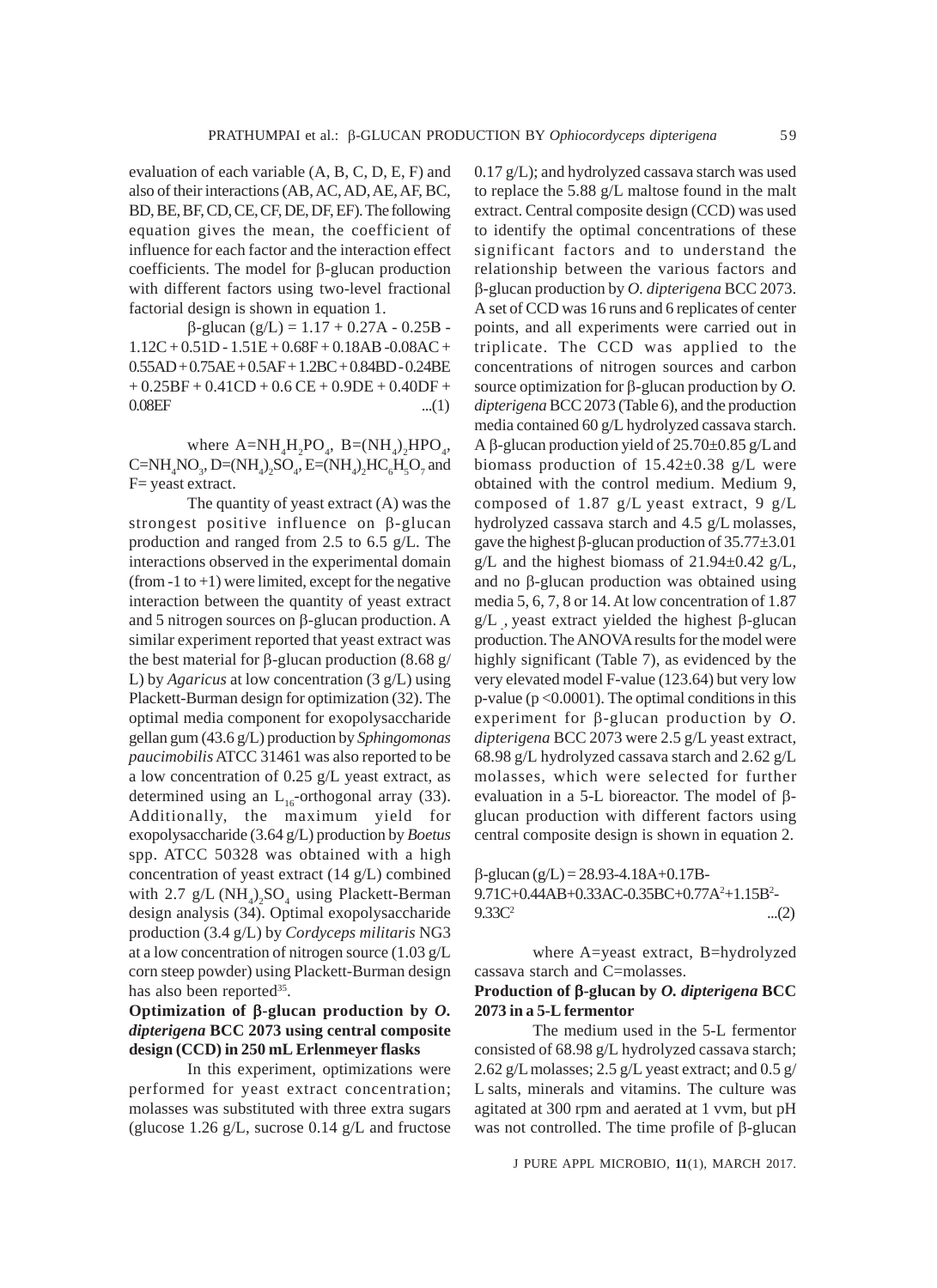production by *O. dipterigena* BCC 2073 in the 5-L fermentor is shown in Figure 1. A maximum β-glucan production yield of 76.87±0.96 g/L and biomass production of 25.6±3.68 g/L were obtained at 288 h. In comparison, Kocharin *et al.* (18) obtained a maximum b-glucan production of 41.2  $g/L$  at 377 h when the fungi was grown on 60  $g/L$ glucose and 14 g/L malt extract. The higher βglucan content may have been affected by the high viscosity of the medium; sugar uptake may have occurred at a slower rate over the longer cultivation time, creating difficulties in mixing that resulted in a low rate of oxygen transfer (data not shown). The production medium in this experiment generated a higher amount of β-glucan (76.87±0.96 g/L) than that predicted from CCD, which may be due to aeration and temperature control in the fermentor supporting β-glucan production, compared to growth in the 250 mL Erlenmeyer flask. This finding was similar to that of Park *et al*. (36), who demonstrated the effects of the aeration rate on mycelial morphology and obtained maximum exopolysaccharide production (14.5 g/L) by *C. militaris* using an aeration rate of 2 vvm. An exopolysaccharide production of 29 g/L by *Aureobasidium pullulans* was obtained at 84 h in a 1-L batch fermentation at high concentration  $(165.73 \text{ g/L})$  of sucrose combined with low  $(0.71 \text{ g/m})$ L) Ashbya gossypii extract<sup>37</sup>.

#### **CONCLUSIONS**

After the implementation of three-step optimization, two-level fractional factorial design and central composite design for β-glucan production optimization by *O. dipterigena* BCC 2073 in low-cost media, we obtained β-glucan production yields 1.9-fold higher than those of a previous study and 4.5-fold higher than that obtained after the first optimization step, while also reducing the production time from 377 to 288 h. The cost of media was lowered from \$30–40 to \$2 per kg of dried product, compared with glucoseand malt extract-based media. This high level of extracellular β-glucan production facilitates the use of downstream processing and avoids the need for extraction from cells. This is the first report of high-yield extracellular β-glucan production by *O. dipterigena* BCC 2073 obtained using low cost media and with subsequent β-glucan

characterization. The material's structure was identified as  $(1, 3)$ -β-D-glucan with 0-6 side chains, high branching, and high molecular weight in the range of 6.3 x  $10<sup>5</sup> - 7.7$  x  $10<sup>5</sup>$  Da, making this β-glucan suitable for use in a wide range of food, agricultural, medical, pharmaceutical, cosmetic and petrochemical applications in the near future.

### **ACKNOWLEDGMENTS**

This research work was financially supported by the Agricultural Research and Development Agency (ARDA), Ministry of Agriculture and Cooperatives (MOAC), Thailand.

#### **REFERENCES**

- 1. Donot, F., Fontana, A., Baccou, J. C., Schorr-Galindo, S. Microbial exopolysaccharides: Main examples of synthesis, excretion, genetics and extraction. *Carbohydr. Polym.*, 2012, **87**, 951- 962.
- 2. Manners, D. J., Fleet, G. H. Isolation and composition of alkali soluble glucan from cell walls of *Saccharomyces cerevisiae*. *J. Gen. Microbiol*., 1976, **94**, 180-192.
- 3. Shida, M., Matsuda, K. Studies on polysaccharides from *Lentinus edodes* (Shii-take). *Mushroom Sci*.1974, **9**, 531-539.
- 4. Lei, H., Ma, X., Wu, W. Anti-diabetic effect of α-glucan from fruiting body of maitake (*Grifola frondosa*) on KK-Ay mice. *J. Pharm. Pharmacol*., 2007, **59**, 575-582.
- 5. Liu, Y., Zhang, J., Tang, Q., Yang, Y., Guo, Q., Wang, Q., Wu, D., Cui, S. W. Physicochemical characterization of a high molecular weight bioactive beta-D-glucan from the fruiting bodies of *Ganoderma lucidum*. *Carbohydr. Polym*., 2014, **101**, 968-74.
- 6. Zhang, Y., Kong, H., Fang, Y., Nishinari, K., Phillips, G. O. Schizophyllan: A review on its structure, properties, bioactivities and recent developments. *Bioact. Carbohydr. Dietary Fibre.*, 2013, **1**, 53–71.
- 7. Hashimoto, K., Suzuki, I., Yadomae, T. Oral administration of SSG, a ² -glucan obtained from *Sclerotinia sclerotiorum*, affects the function of Peyer's patch cells. *Int. J. Immunopharmacol.*, 1991, **13**, 437-442.
- 8. James, P. G., Cherniak, R., Jones, R. G., Stortz, C. A. Cell-wall glucans of *Cryptococcus neoformans* CAP 67. *Carbohydr. Res.*, 1990, **198**, 23-38.
- 9. Kim, H.O., Yun, J. W. A comparative study on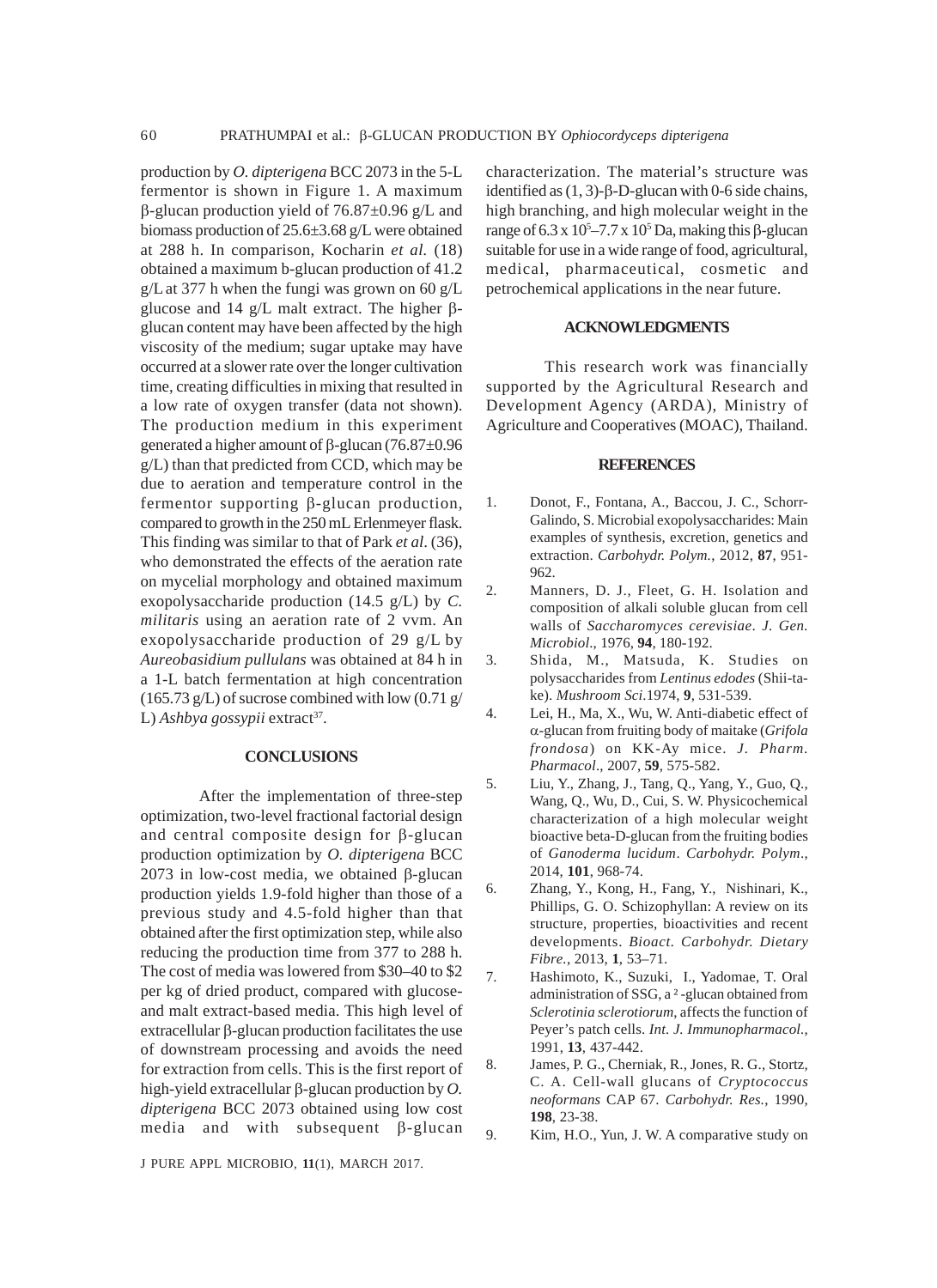the production of exopolysaccharides between two entomopathogenic fungi *Cordyceps militaris* and *Cordyceps sinensis* in submerged mycelial cultures. *J. Appl. Microbiol*., 2005, **99**, 728-38.

- 10. Vassallo, R., Standing, J. E., Limper, A. H. Isolated *Pneumocystis carinii* cell wall glucan provokes lower respiratory tract inflammatory responses. *J. Immunol*., 2000, **164**, 3755-3763.
- 11. Aimaniada, V., Clavaud, C., Simenel, C., Fontaine, T., Delepierre, M., Latage, J. P. Cell wall (1→6)-β-D-glucan of *Saccharomyces cerevisiae* – structural characterization and in situ synthesis. *J. Biol. Chem*., 2009, **284**, 13401- 13412.
- 12. Bohn, J. A., BeMiller, J. N. (1→3)(1→6)-β-D-Glucans as biological response modifiers: a review of structure-functional activity relationships. *Carbohydr. Polym*., 1995, **28**, 3- 14.
- 13. Akramiene, D., Kondrotas, A., Didziapetriene, J., Kevelaitis, E. Effects of beta-glucans on the immune system. *Medicina*., 2007, **43**, 597-606.
- 14. Madla, S., Methacanon, P., Prasitsil, M., Kirtikara, K. Characterization of biocompatible fungi-derived polymers that induce IL-8 production. *Carbohydr. Polym*., 2005, **59**, 275- 280.
- 15. Methacanon, P., Madla, S., Kirtikara, K., Prasitsil, M. Structural elucidation of bioactive fungi-derived polymers. *Carbohydr. Polym*., 2005, **60**, 199-203.
- 16. Kokub, D. Production of biopolymers by indigenous fungal strains of *Sclerotium rolfsii* and their possible use in petroleum industry. PhD thesis. Arid Agricultural University Rawalpindi, Pakistan. 2008.
- 17. Prathumpai, W., Rachtawee, P., Khajeeram, S. Potential of fungal exopolysaccharide as novel source for prebiotic supplement to broiler chicken diet. *Indian J. Anim. Sci*., 2015, **85**, 1362–1369.
- 18. Kocharin, K., Rachathevee, P., Sanglier, J.J., Prathumpai, W. Exobiopolymer production of *Ophiocordyceps dipterigena* BCC 2073: optimization, scaling-up, and characterization. *BMC Biotechnol*., 2010, **10**, 51.
- 19. Prathumpai, W., Rachathewee, P., Khajeeram, S., Sanglier, J.J., Tanjak, P., Methacanon, P. Optimization, characterization and in Vitro evaluation of entomopathogenic fungal exopolysaccharides as prebiotic. *Adv. Biochem*., 2013, **1**, 13-21.
- 20. Barnett, C., Smith, A., Scanlon, B., Israilides, C. J. Pullulan production by *Aureobasidium pullulans* growing on hydrolysed potato starch

waste. *Carbohydr. Polym*., 1999, **38**, 203-209.

- 21. Cha, S. H., Lim, J. S., Yoon, C. S., Koh, J. H., Chang, H. I., Kim, S. W. Production of mycelia and exo-biopolymer from molasses by *Cordyceps sinensis* 16 in submerged culture. *Bioresour. Technol*., 2007, **98**, 165-8.
- 22. Chimilovski, J. S., Habu, S., Teixeira, R. F. B., Soccol, A. T., Noseda, M. D., Medeiros, A. B. P., Pandey, A., Soccol, C. R. Antitumour activity of *Grifola frondosa* exopolysaccharides produced by submerged fermentation using sugar cane and soy molasses as carbon sources. *Food Technol. Biotechnol*., 2011, **49**, 359–363.
- 23. Cho, E. J., Oh, J. Y., Chang, H. Y. Yun, J. W. Production of exopolysaccharides by submerged mycelial culture of a mushroom *Tremella fuciformis*. *J. Biotechnol.*, 2006, **127**, 129-140.
- 24. Pokhrel, C. P., Ohga, S. Submerged culture conditions for mycelial yield and polysaccharides production by *Lyophyllum decastes*. *Food Chem.*, 2007, **105**, 641-646.
- 25. Opens overlay Koichi Hashimoto, Opens overlay Iwao Suzuki, Opens overlay Toshiro Yadomae25. Wu, J., Ding, Z. Y., Zhang, K. C. Improvement of exopolysaccharide production by macro-fungus *Auricularia auricula* in submerged culture. *Enz. Microb. Technol*., 2006, **39**, 743-749.
- 26. Tang, Y. J., Zhong, J. J. Exopolysaccharide biosynthesis and related enzyme activities of the medicinal fungus, *Ganoderma lucidum*, grown on lactose in a bioreactor. *Biotechnol. Lett.*, 2002, **24**, 1023-1026.
- 27. Yang, L.Y., Huang, W. J., Hsieh, H.G., Lin, C. Y. H1-A extracted from *Cordyceps sinensis* suppresses the proliferation of human mesangial cells and promotes apoptosis, probably by inhibiting the tyrosine phosphorylation of Bcl-2 and Bcl-XL. J. Lab. *Clin. Med*., 2003, **141**, 74- 83.
- 28. He, P., Geng, L., Wang, Z., Mao, D., Wang, J., Xu, C. Fermentation optimization, characterization and bioactivity of exopolysaccharides from *Funalia trogii*. *Carbohydr. Polym.*, 2012, **89**, 17-23.
- 29. Mahapatra, S., Banerjee, D. Optimization of a bioactive exopolysaccharide production from endophytic *Fusarium solani* SD5. *Carbohydr. Polym*., 2013, **97**, 627-634.
- 30. Shrestha, B., Han, S.K., Sung, J.M., Sung, G.H. Fruiting Body Formation of *Cordyceps militaris* from Multi-Ascospore Isolates and Their Single Ascospore Progeny Strains. *Mycobiol*., 2012, **40**, 100-6.
- 31. Tayuan, C., Tannock, G.W., Rodtong, S. Growth and exopolysaccharide production by *Weissella*